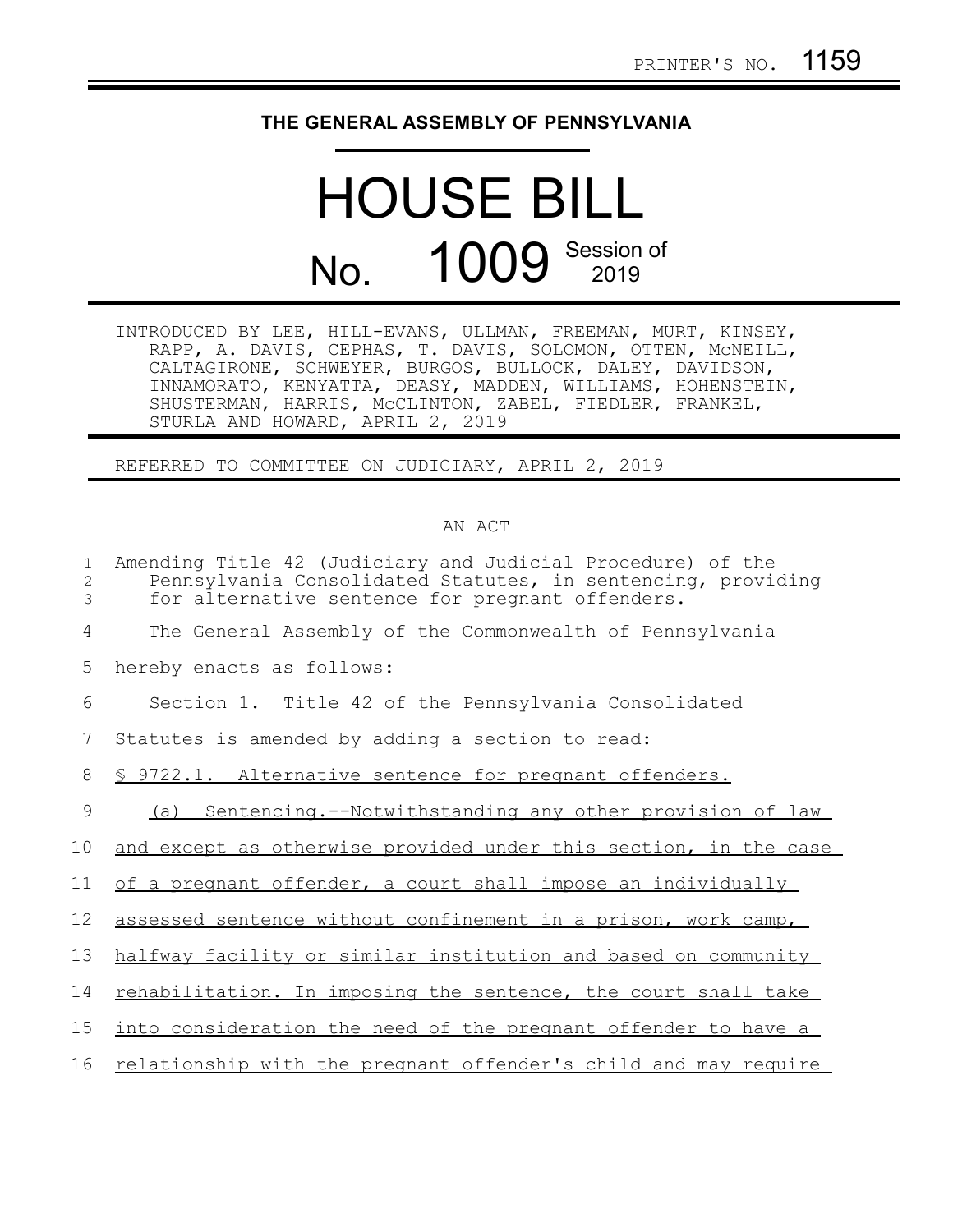| 1            | that the pregnant offender undergo house arrest.                |
|--------------|-----------------------------------------------------------------|
| $\mathbf{2}$ | Conditions.--In imposing a sentence under this section,<br>(b)  |
| 3            | the court may require the pregnant offender to meet certain     |
| 4            | conditions that the court considers appropriate, including, but |
| 5            | not limited to, the following:                                  |
| 6            | Drug and alcohol treatment.<br>(1)                              |
| 7            | (2)<br>Domestic violence education and prevention.              |
| 8            | (3)<br>Physical and sexual abuse counseling.                    |
| 9            | (4)<br>Anger management.                                        |
| 10           | (5)<br>Vocational and educational services.                     |
| 11           | (6)<br>Job training and placement education.                    |
| 12           | (7)<br>Affordable and safe housing assistance education.        |
| 13           | (8)<br>Financial literacy.                                      |
| 14           | (9)<br>Parenting classes.                                       |
| 15           | (10) Family and individual counseling.                          |
|              | (11) Family case management services.                           |
| 16           |                                                                 |
| 17           | Appearance.--The court may require a pregnant offender<br>(C)   |
| 18           | serving a sentence under this section to appear in court at any |
| 19           | time during her sentence for the following purposes:            |
| 20           | (1) Evaluating the pregnant offender's progress in              |
| 21           | treatment or rehabilitation.                                    |
| 22           | (2) Determining if the pregnant offender has violated           |
| 23           | any condition of the sentence.                                  |
| 24           | (d) Modifications.--During an appearance by a pregnant          |
| 25           | offender under subsection (c), the court may:                   |
| 26           | modify the conditions of the sentence imposed under<br>(1)      |
| 27           | this section;                                                   |
| 28           | decrease the duration of the sentence imposed under<br>(2)      |
| 29           | this section based on the pregnant offender's successful        |

20190HB1009PN1159 - 2 -